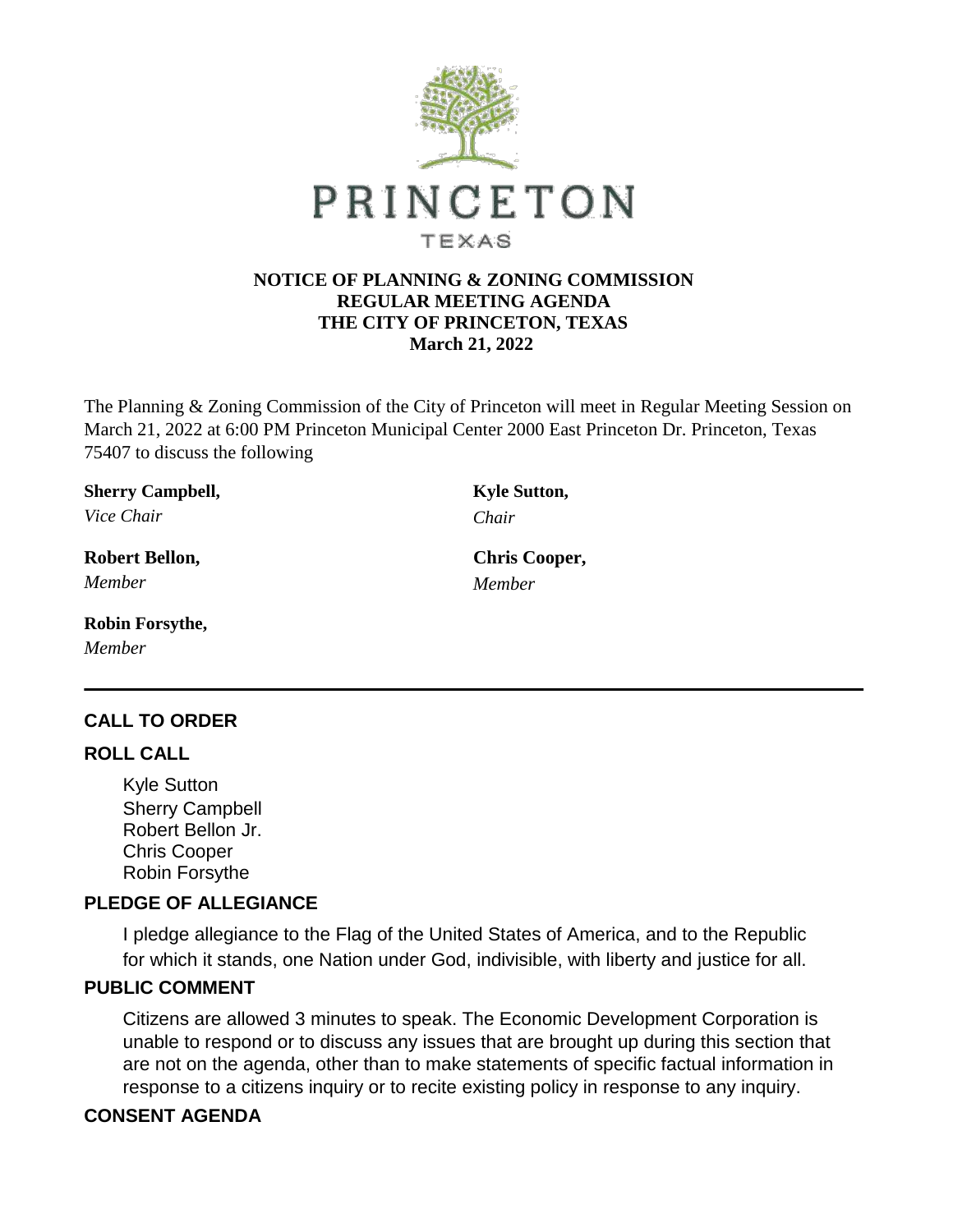All consent agenda items listed are considered to be routine by the Economic Development Corporation and will be enacted by one motion. There will be no separate discussion of these items unless a Board Member so requests, in which event the item will be removed from the Consent Agenda and considered in its normal sequence on the agenda.

## **MINUTES**

Possible approval of the Princeton Planning & Zoning special meeting minutes of February 28, 2022. [P&Z MINUTES COMMISSION SPECIAL MEETING MINUTES FEBRUARY 28, 2022.pdf](https://legistarweb-production.s3.amazonaws.com/uploads/attachment/pdf/1295529/P_Z_MINUTES_COMMISSION_SPECIAL_MEETING_MINUTES_FEBRUARY_28__2022.pdf)

## **REGULAR AGENDA**

## **Public Hearing - ZA20220264 - Zoning Map Amendment**

Discussion and possible action and recommendation to the City Council regarding a request from QT Properties LLC for a zone map amendment for a Planned Development for a property being a 38.03 acre tract situated in the H. Wright Survey, Abstract No. 957, City of Princeton, Collin County, Texas. [Staff Report ZA20220264 w Attachments.pdf](https://legistarweb-production.s3.amazonaws.com/uploads/attachment/pdf/1295541/Staff_Report_ZA20220264_w_Attachments.pdf)

**Public Hearing - ZA20220280 - Zoning Map Amendment** Discussion and possible action and recommendation to City Council regarding a request from Agricattel LLC, M26 Farm LLC, and M23 Family LP for a zone map amendment for a Planned Development for a property being a 313.72 acre tract of land in the John Russell Survey, Abstract No. 743, and the David Cherry Survey, Abstract No. 166, City of Princeton, Collin County, Texas.

# **THIS ITEM IS CANCELLED**

## **FP20191500 - Final Plat**

Discussion and Possible action and recommendation to the City Council regarding a request from Cope Equiteies LLC, Southgate Apartments LLC, & Peoples Bank for final plat approval for a property being 9.75 acres situated in the John Snyder Survey, Abstract No. 865, City of Princeton, Collin County, Texas.

Staff Report FP20191500 - [Southgate with Attachments.pdf](https://legistarweb-production.s3.amazonaws.com/uploads/attachment/pdf/1295794/Staff_Report_FP20191500_-_Southgate_with_Attachments.pdf)

### **INFORMATION**

- 1. Next Meeting: April 21, 2022 @ 6:00 pm
- 2. Consider a request for items to be placed on a future agenda and NOT for discussion of these requests at this time.
- 3. Update on ongoing projects.

## **ADJOURNMENT**

### **CERTIFICATE**

I hereby certify the above Notice of Meeting was posted at the Princeton City Hall @ \_March 18, 2022 at 3:05 pm\_\_\_ and copies